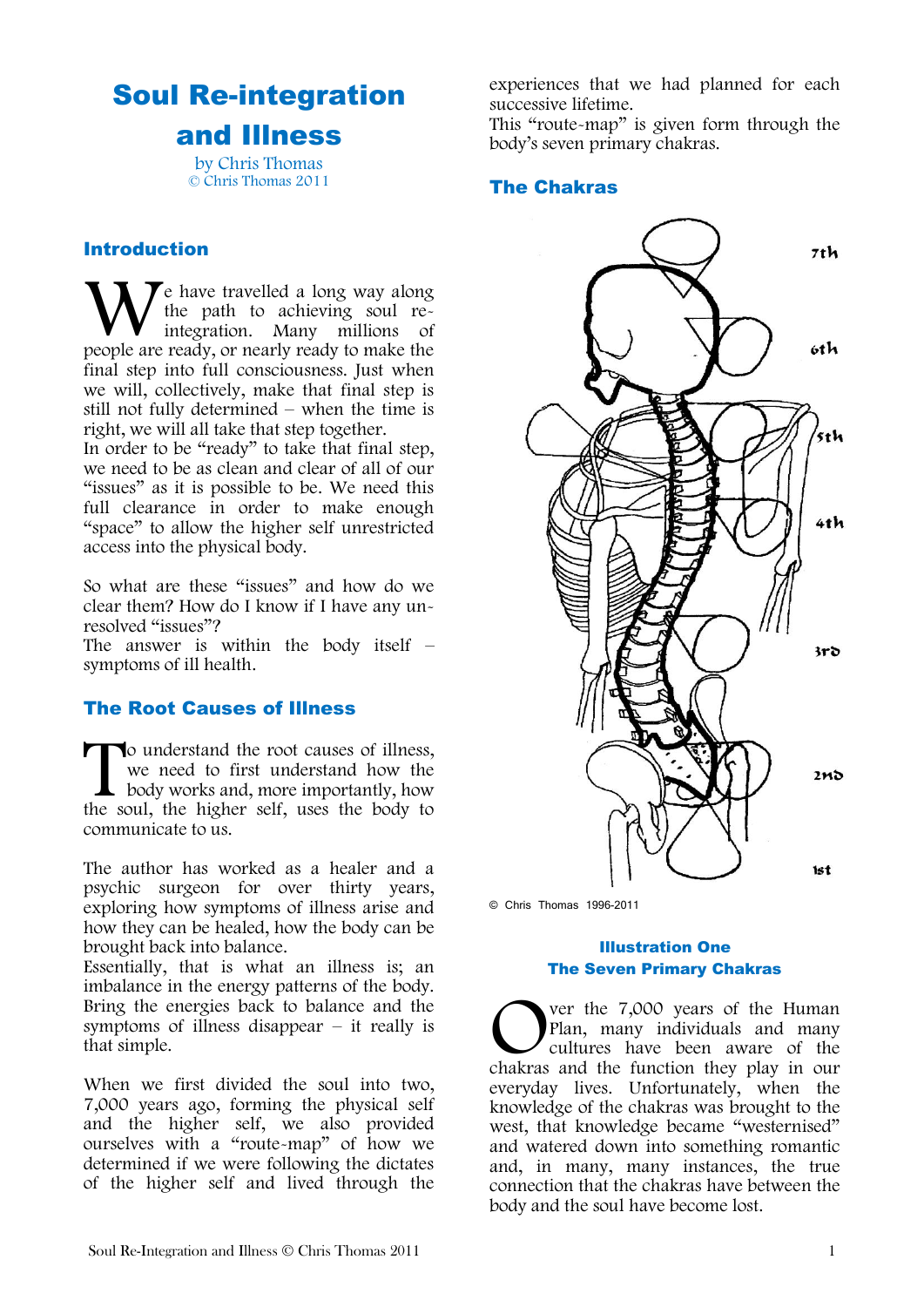The seven primary chakras are located on the spine and *not* in individual organs; the chakras look like "ice-cream-cones" of energy, spinning vortices, and not like a rose or a lotus blossom opening. There has also been a great deal of speculation as to the number of chakras ranging from 4 to 13, all located somewhere along the spine.

There are only 7 primary chakras along the spine however, there are a total of 238 chakras located in the body and these additional 231 are usually known as the acupuncture points.

The body is constructed around the soul with the main concentration of soul energy being down the spine. At relevant positions along the spine, the soul energy opens up into distinct vortices of energy and each of these vortices (chakras) relates to specific organs and to specific regions of our lives.

Every single person on the planet has these chakras in exactly the same location and each chakra relates to the same organs and the same regions of our lives – nobody is any different.

#### The First Chakra

The first chakra is located at the very bottom of the spine.

The energy flow from the soul is directed from the higher self through the top of the head and down the spine. That soul energy then connects into the planet's own consciousness energy through the first chakra. This is why this chakra is also sometimes known as the "root" chakra as it literally "roots" the soul to the planet.

As this chakra's primary function is to connect us with the planet, it deals with our sense of security – this is the chakra that deals with our "fight or flight" response to whatever situation we find ourselves in.

This first chakra relates to the skin, the muscles and to the skeleton. It also relates to the kidneys and the urinary tract and the adrenal glands.

The way in which it works is this:

If we are in a situation where we feel mildly insecure (stressed), and we want someone to give us reassurance, the skin becomes affected with eczema.

If we are not reassured, the muscles become stiff.

If we feel insecure over a prolonged period of time, the skeleton (particularly the spine) becomes affected resulting in osteoporosis.

The first chakra can also become imbalanced in more immediate ways through the kidneys and urinary tract. If we suddenly feel insecure and do not know where to turn for reassurance, we can urinate – this is why the young and the elderly can become incontinent.

There are several ways in which the first chakra can be re-balanced.

First, by doing something practical, something that makes us feel "grounded". This can be things like washing dishes by hand instead of using a dishwasher. Taking up a hobby such as sewing or carpentry. Walking in a garden, particularly in bare feet, to help re-connect with the ground.

Use a meditation that works with and rebalances all of the chakras, paying particular attention to the first chakra.

Note: if you use a chakra balancing meditation; you must balance all of the  $chakras$  during the meditation  $-$  it is no good just working on one chakra, all must be worked on or you will create a greater imbalance in the energies of the chakras.

## The Second Chakra

The second chakra – also called the sacral chakra – is located where the spine meets the pelvis and opens equally both front and back of the spine. In other words, the vortex of energy extends to the front as well as to the back of the spine – in order to avoid confusion, Illustration One only shows the back view.

This chakra relates to the lower spine, the pelvis, uterus and ovaries in women and testicles and prostate in men.

The second chakra has two functions – primary and secondary.

Its primary function is to do with our creativity and its secondary function is with our sexual (husband and wife-type) relationships.

Virtually all of the problems people experience with this chakra are connected to relationship problems.

For example:

Lower back pain is short-term insecurity within a relationship.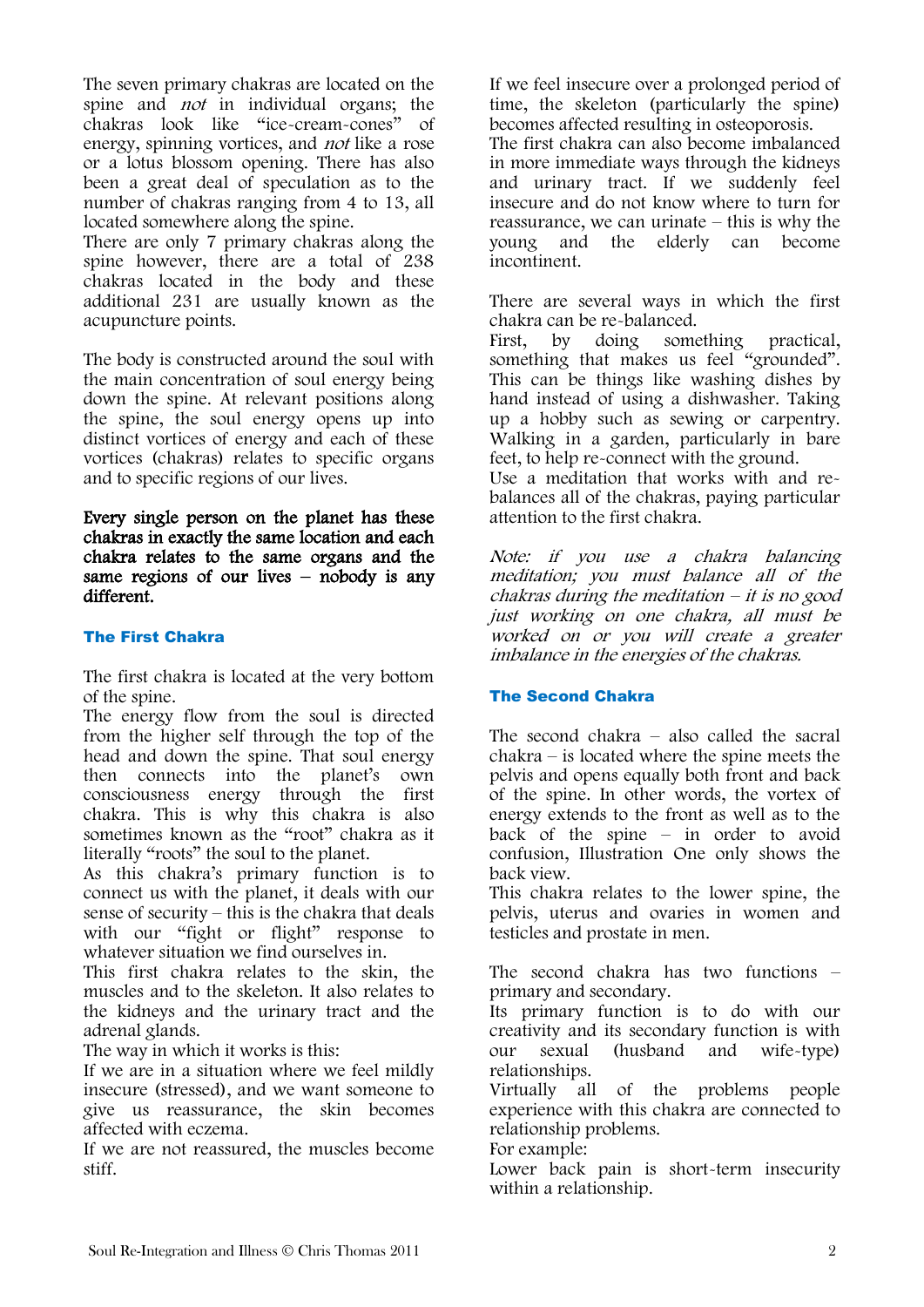Hip pain is long-term insecurity within a relationship.

Problems with the ovaries and/or the uterus are related to the withdrawal of a woman's sense of nurture from a relationship.

Problems with the testes and the prostate are related to a man's withdrawal from a relationship.

All of these relationship problems can be overcome if you begin to work with the chakra's primary function by taking up a creative hobby. The deeper the relationship problems, the more creative you will need to become to overcome the physical symptoms. You will also need to make use of the giveaway – see below.

### The Third Chakra

The third chakra  $-$  also called the solar plexus  $chakra - is located just above the tummy$ button. Again, it is located on the spine and opens equally front and back of the body.

The primary function is to do with personal power and its secondary function is to do with the emotions we either do, or do not, express in personal power situations.

The chakra relates to the mid to lower spine, the liver, gall bladder, pancreas, spleen – and through the spleen, the lower body lymphatic system, stomach and both large and small intestines.

Briefly, it works like this:

Personal power is all about how seriously we are taken by others in terms of how in control of a situation we are.

If we feel insecure in a position of authority, the mid to lower spine becomes affected (connecting in with the first chakra – insecurity around a particular chakra).

The organs become affected if we feel we are not able to properly express the emotions connected with these kinds of situations.

The liver processes the emotions but deals specifically with fear, guilt and jealousy.

The gall bladder stores unexpressed anger.

The pancreas is all about emotional force; if we should have shouted at somebody but all we did was mutter under our breath, all of the unexpressed force is stored in the pancreas.

The spleen becomes blocked with unexpressed frustration.

The lower body lymphatic system is part of the immune system and removes infections from the body. The lymphatic system also becomes blocked because of frustration and this mainly manifests as cellulite.

The stomach deals with immediate situations to which we have a strong emotional response e.g. if we encounter a situation such as a car crash, we can vomit as we have no appropriate way of dealing with it.

The small intestines deal with processing our stored emotional responses.

The large intestine deals with long-term emotional storage e.g. if we tend to hold on to past emotions, we become constipated.

#### Weight gain is not caused by the food we eat but by holding on to emotions. If we clear the old emotions, the weight disappears of its own accord.

The best way of dealing with third chakra problems is to deal with a problem as it arises. In other words, express your emotions fully and honestly to the person who is causing you the problem. Very often, the person causing the problem does not know that they have hurt or upset you, by telling them how they have hurt or upset you will usually clear the air and you will not store unexpressed emotions.

To clear old emotions, make use of the giveaway.

Note: as we have progressed through our process of change, many people have noticed that if they do not express themselves at the time something occurs to cause them hurt or upset, they have felt a response in the appropriate organ immediately.

#### The third chakra is, arguably, the most important chakra in the body as everyone is affected by third chakra issues at some time or another.

As far as your higher self is concerned, this region of the body is crucial to this process of change and past, stored, unexpressed emotions *must* be cleared.

For example: If you have always had problems expressing yourself to (let us say) a family member, you must resolve your problem with them before your higher self will allow you to move on.

This may sound harsh but the higher self needs for the body to be in balance, if you have an unresolved situation, such as with a family member, your higher self will bring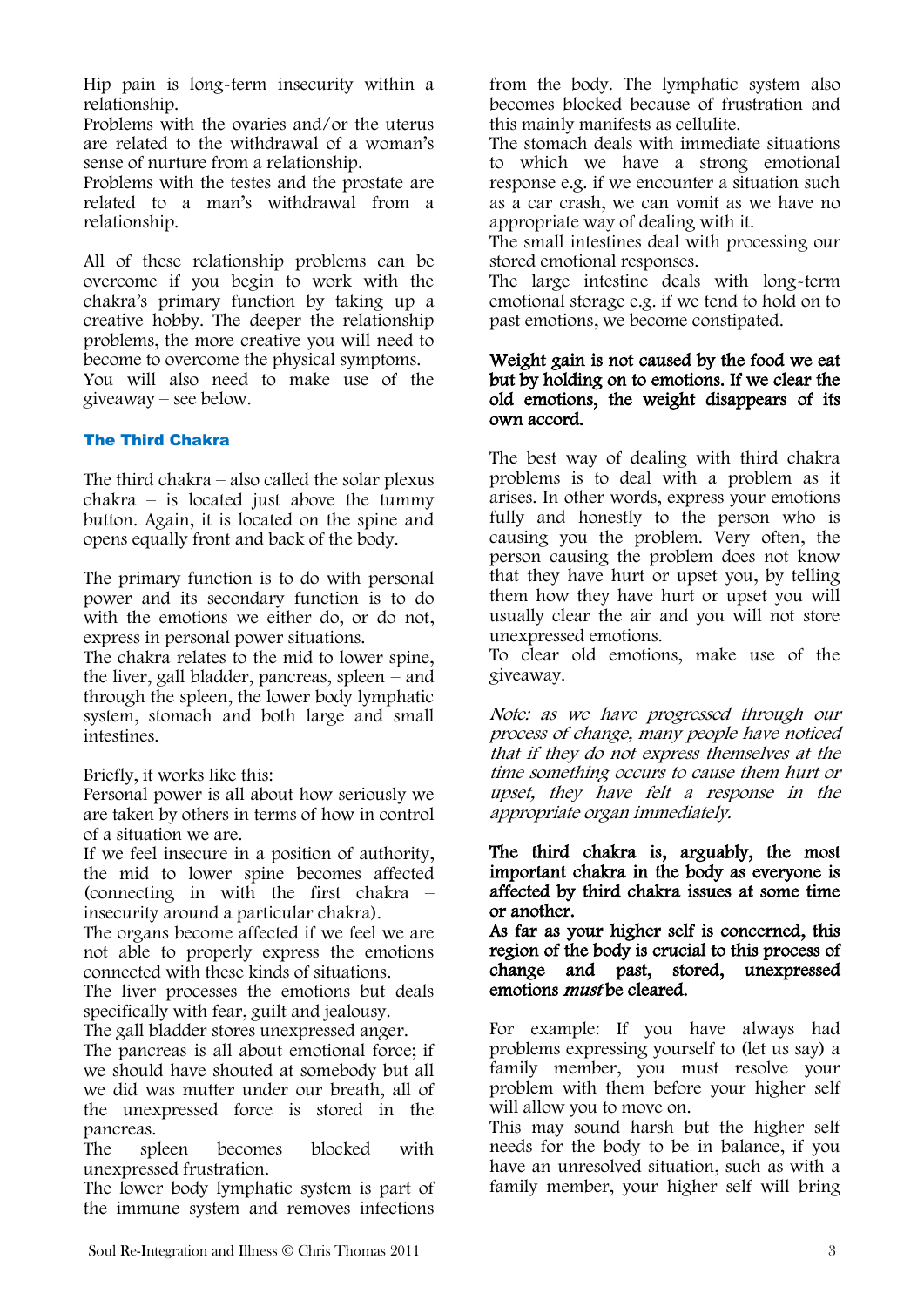about confrontations until you settle your differences properly.

If the family member is no longer alive, you will need to use the giveaway.

#### The Fourth Chakra

The fourth chakra – also called the heart  $chakra - is located on the spine at a level$ with the heart. It also opens equally front and back of the spine – see Illustration One.

The heart chakra's primary function is the connection between the higher self and the physical body – this is how the higher self communicates to the body and produces symptoms of illness. Its secondary function is to do with how we express love; either to ourselves or to others.

The heart chakra works with the endocrine system, the blood and circulation and, through the thymus gland, the upper body lymphatic system.

The endocrine system is the body's hormones. The word hormone is Greek and means messenger and it is this system that the higher self uses to pass messages to the physical body. If you pay proper attention to the messages from your higher self, your intuition, hormonal imbalances will be corrected.

The blood and circulation becomes affected when we are unsure about how we express our love towards others – men are particularly prone to these problems which often results in heart disease or heart attack.

The thymus gland is located in the chest, just above the heart. Its primary function is to regulate the upper body lymphatic system and the immune system. On a chakra level, it deals with how we express love towards ourselves (issues surrounding self worth) and mainly affects women as this lack of self worth is the root cause of breast cancer. Self worth means finding the balance between looking after your own needs as opposed to the needs of others – women often feel that any time they give to themselves is selfish and look after everyone else instead; this leads to breast cancer.

Problems associated with the fourth chakra will be resolved by learning to listen to what your higher self has to say – acting on your intuition, especially when it comes to events in your life that affect you directly.

We also need to learn to express love openly, whether to ourselves or to others – keeping our heart closed is very unhealthy for us – but, as always, these expressions of love need to be in balance; love yourself as you would love others.

#### The Fifth Chakra

The fifth chakra – also called the throat chakra – is located on the spine just above the Adams apple. It also opens equally front and back of the spine.

The chakra's primary function is with expressions of the self whilst its secondary function is communication and judgement. It works with the lungs and bronchial

channels, the vocal cords and the thyroid.

An expression that epitomises the fifth chakra is "get it off your chest". If we do not express ourselves correctly, we end up with lung congestion. Lung cancer has nothing to do with smoking; it is lack of self expression.

Problems with the vocal cords are obviously about our unwillingness to "speak our truth". Thyroid problems are connected to insecurity about speaking out. An underactive thyroid slows down the body's metabolism and we gain weight over the whole body – this is indicative of a wish to appear larger and more important than we actually feel; if we blow ourselves up in this way, we hope we will look too important for someone to ask us what we think about a situation. An overactive thyroid speeds up the metabolism making us extremely thin. It is indicative of a wish to move around too fast and be too thin for anyone to catch you to ask for your opinion.

The best way of dealing with fifth chakra problems is to learn to speak your truth in all situations. This does not mean being rude to people; just honest.

The giveaway is also very effective for helping to clear problems associated with this chakra.

#### The Sixth Chakra

The sixth Chakra – also known as the third eye chakra – is located in the centre of the forehead, just above the bridge of the nose but in an alignment with the spine.

This chakra's primary function is more to do with our sense of self within a "spiritual",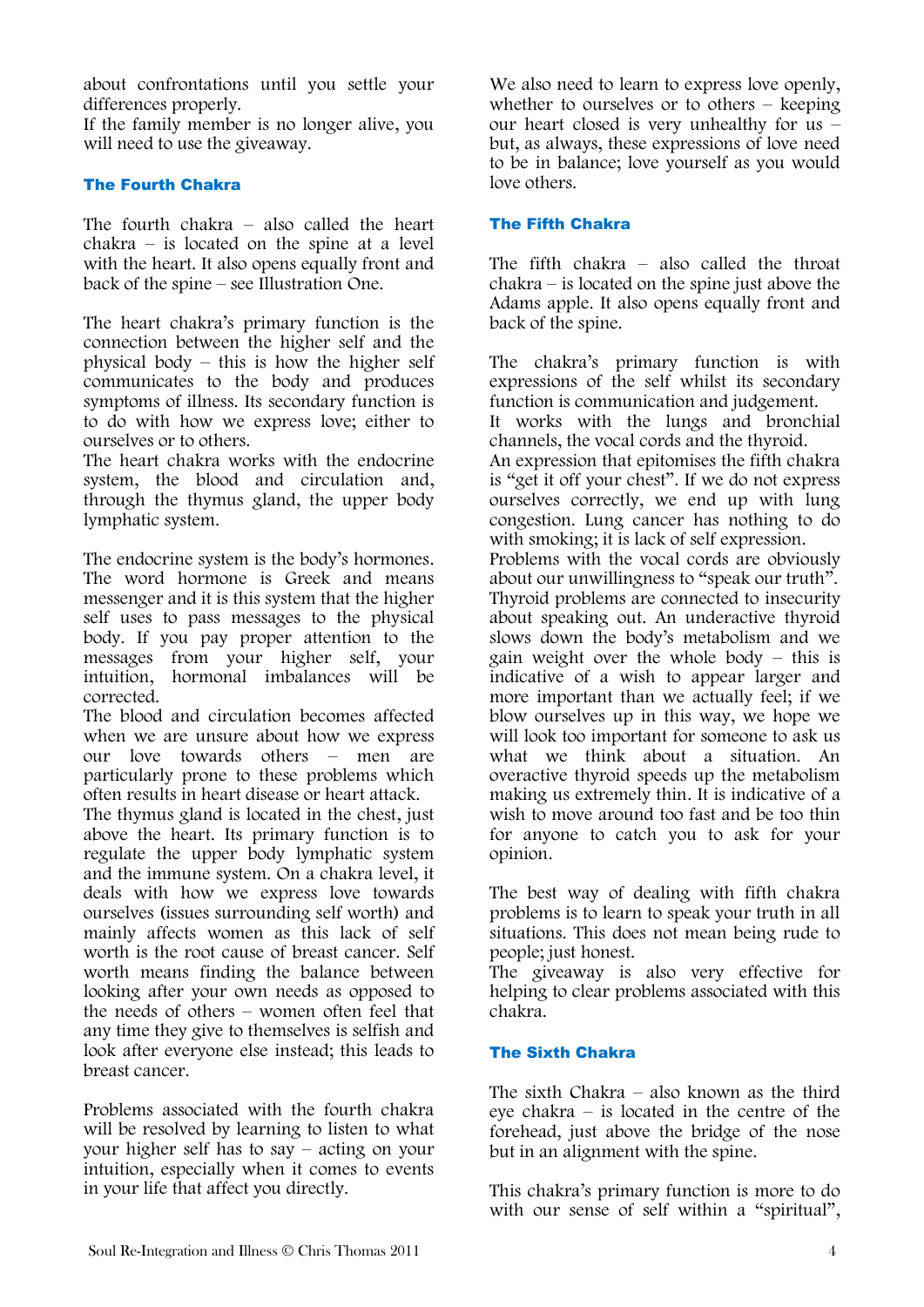almost Universal context as much as a physical being. Its secondary function is our psychic vision – the seat of "intuition".

The chakra connects in with the ears; nose; the left eye; the lower brain and the central nervous system and the pituitary gland.

The eyes are all about what we do, or do not, want to see in the world around us. Short sighted means that we only want to see what is immediately in front of us whilst long sighted means we only want to look at events that occur away from us and not look at what is immediately in front.

The ears are about our hearing, going deaf is a want to not hear something or somebody. Most instances of deafness arise because that person has a chattering partner that they no longer listen to.

The lower brain and central nervous system is how we bring the outside world into the body. Problems with the nervous system – such as Parkinson's, Alzheimer's etc. are caused by a withdrawal from the world, a wish to disassociate from the outside and live only in an inner world of our own making.

The pituitary gland is located at the base of the brain, at the top of the brain stem. It is one of the body's master glands controlling the thymus and endocrine system. Problems with the pituitary stem from our psychic vision – if we do not use our intuition, it will<br>affect the pituitary creating physical pituitary creating physical problems throughout the body through the hormones.

Sixth chakra problems arise because we have begun to withdraw from the world around us. To remedy such symptoms we need to become a part of, and fully interactive with, the world again.

#### The Seventh Chakra

The seventh chakra – also known as the crown chakra – is located at the top of the head in alignment with the spine.

The seventh chakra is the direct energetic connection between the higher self and the physical self and works with the upper brain, the pineal gland and the right eye.

The upper brain is the interface between all of the body's physical functions and the higher self. Through this chakra, the higher self monitors the body's activities and well being.

The pineal gland is located at the back of the brain and produces a hormone called

Melatonin. Melatonin is an extremely important hormone as it is the master hormone behind several other hormones. Primarily, it controls the body's "clock" – when to go to sleep and when to wake up. The primary symptom of this aspect of melatonin is ME.

Melatonin also controls the production of thyroxin, in conjunction with the thymus and the thyroid.

Melatonin is also the body's primary antioxidant. When we are asleep, the Melatonin sweeps through the body clearing out toxins.

The biggest problem associated with this chakra is ME (myalgic encephalomyelitis). This is where the sufferer has no energy to do anything. The symptoms arise because we have refused to listen to the prompts of the higher self and we are being shut down until we start to make some right moves in our lives. Once we decide to make positive changes and head off in new life directions, our energy returns.

#### Conclusion

This has been an extremely shortened description of how the higher self communicates to us through the physical body. Symptoms of illness are the higher self's way of telling us that we have strayed from our chosen life's path (for a full description of the chakras and the body see Everything You Always Wanted to Know About the Body...).

If we pay attention to the body  $-$  the higher self's messages – all symptoms of illness will disappear.

Yes, it is that simple; we can all cure ourselves of any health problem if we listen to our bodies and take action to correct the symptoms.

However, it can sometimes be difficult to track down the messages as the symptoms exist in more than one part of the body (more than one chakra). To help to explain this, here is a case history taken from The Sequel to Everything.

## Client's medical history:

A woman in her forties.

There had been a history of cellulitis (a bacterial infection of the skin which breaks down cell tissue) since the age of sixteen resulting in several hospital stays and a longterm taking of antibiotics – the original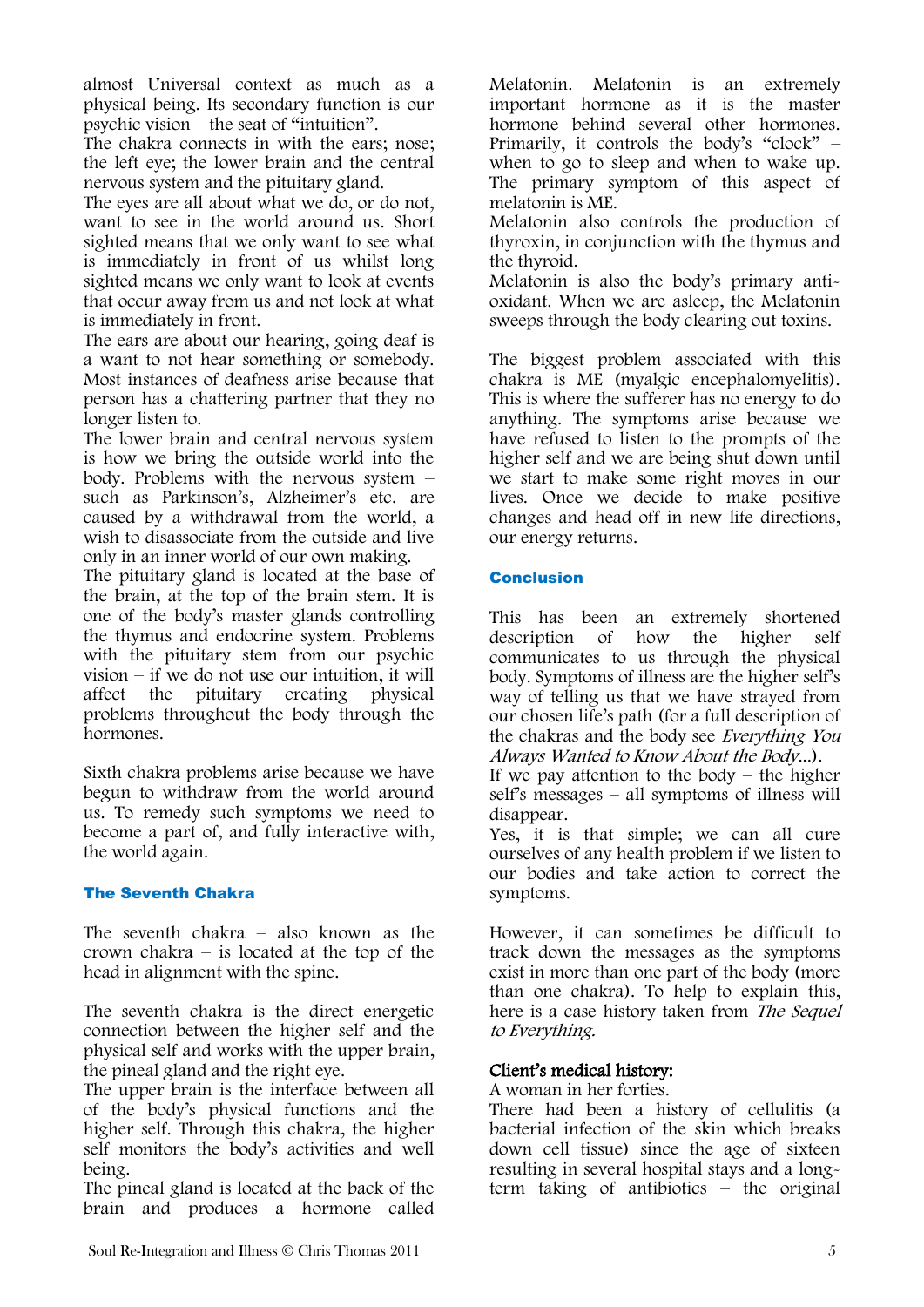infection began when she started taking the pill.

Fifteen years ago she had a full hysterectomy.

Constant constipation and there was a lump in the intestines with chronic indigestion pains in the lower chest.

There was sudden tiredness with dizziness and nausea.

She had heart palpitations where her hands would swell and itch.

She had constant sore throats and had two nodes surgically removed from her vocal cords.

There were sore patches inside her nostrils and there was vaginal dryness.

She also had constant pain in the lower left hand side of her neck.

### Family History

Her father had died when she was twelve and her mother had remarried a man who was an alcoholic, violent and who sexually abused her. There had been a complete disruption to her teenage years both by her mother and her step father.

She had married at nineteen and had given birth to a disabled daughter. She divorced eight years ago and lived with her daughter. She worked in a very stressful job but very much enjoyed it.

#### Our Findings

The first chakra had been disrupted for some time putting a general weakness into the muscles of the spine. Her lower back pain was caused by kidney damage – the underlying weakness was brought about by the disruption to the chakra but it was made considerably worse by the long term use of penicillin and a blood anti-clotting drug.

The second chakra had first become disrupted because of the abuse from her step father in her teenage years. This kind of abuse can cause a great deal of confusion to the person and disruption to the chakra, resulting in the hysterectomy. Starting on the pill at an early age caused severe hormonal problems because of the second chakra problems which led partly to the cellulitis occurring. Skin cells contain oestrogen receptors and her system being flooded with artificial oestrogens, from the pill, together with the second chakra problems, led to a breakdown in the skin cells (cellulitis) which was further aggravated by problems in the third and fourth chakras.

The third chakra was a mess. All of the abdominal organs were very badly affected on both primary (personal power issues) and secondary (emotional) levels.

The liver (fear) was poorly functioning, the gall bladder (anger) was totally blocked causing major disruption to the digestion, the spleen (frustration) was poorly functioning both digestively and in terms of the lymphatic tissue to the lower body – it was the lymphatic tissue which was responsible for many of her symptoms especially some of the digestive ones. The pancreas (emotional force) was disrupted in several ways – she was not producing digestive enzymes, her blood sugar balance was out and the hormones to the brain were disrupted leading to the dizzy spells. The constant blocking up of the intestines (old emotional debris) had caused a small hole to form in the small intestines which was leaking a small quantity of bacteria into the abdomen (peritonitis). The long term use of antibiotics had killed off most of the useful bacteria in the intestines further adding to her digestive problems.

The fourth chakra was also a problem on both its primary level (the link from the soul to the physical body) and on its secondary level (how we express love). The whole of the endocrine system (hormones) was out of balance – this is the mechanism used by the soul in its primary connection with this chakra; by shutting herself away from the situation with her mother and step father, this link had been disrupted. The thymus gland and upper body lymphatic system were also totally blocked. The cellulitis problem also stemmed from a bacterial infection becoming locked into the immune system which could not clear it as the thymus and spleen were not fully functional. The sores in the nose and vaginal dryness were also part of the same problem.

The fifth chakra (self expression) was disrupted because she could not talk about her experiences and problems very easily. This led, together with the dysfunctional immune system, to a constant sore throat and node growths.

Where to start with such a combination of problems? The first place is with a giveaway beginning as far back into her past as she could remember. All of her problems stemmed from being blocked from expressing herself on the second, third, fourth and fifth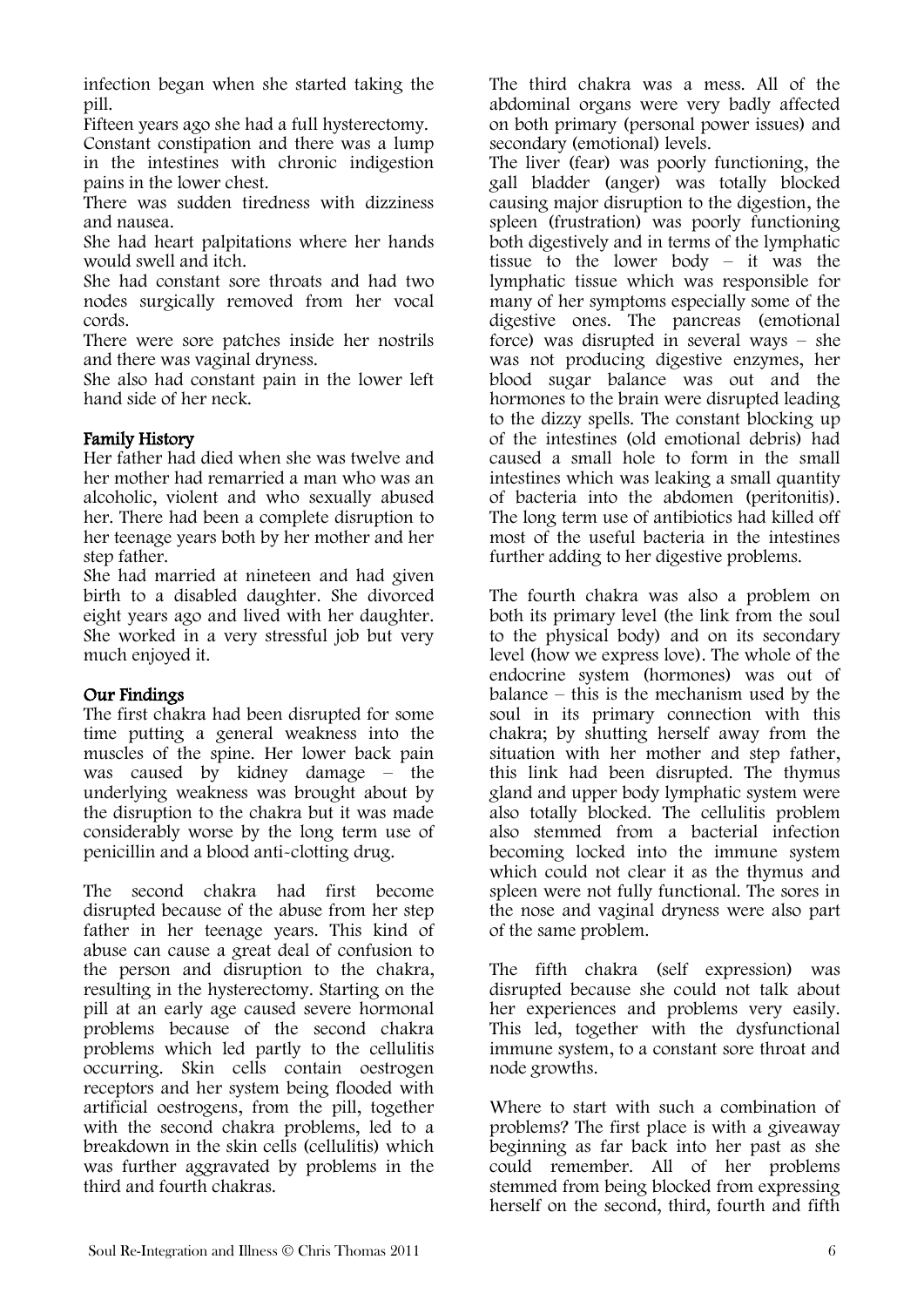chakras. By removing the accumulated emotional debris of her unexpressed self, through the giveaway, her body's own recovery mechanisms could begin to function and bring her systems back to their correct balance.

She had begun to look at many of her issues and find ways of making practical changes within her life. She found her job, although very stressful, very rewarding which helped her with her self esteem (fourth chakra – love towards self) and was beginning to give her a sense of security (first chakra). Her immune system problems would also be helped by beginning a course of the herb Echinacea. We also suggested switching to an organic

diet to boost her vitamin and mineral intake.

Although these symptoms appear to be extremely severe, once you begin the healing process, bringing the body's energies back into balance, the body will self-repair. Even conditions such as the minor tear in the intestines will heal by themselves if given a chance.

Author's note: This is a genuine case history, albeit a complex one. It is included here to show how seemingly unrelated symptoms can actually be from the same, or similar, cause. The key to helping this woman was to help her to break each set of symptoms down and to relate them to each of the affected chakras. Once she understood that they could be dealt with on a chakra by chakra basis, she became less confused. Making extensive use of the giveaway broke the pattern of emotional recycling and allowed her to deal with the root cause issues and get on with her life. She made a complete recovery.

## The Colours of the Chakras

raditionally, the chakras all had their own individual colours that are those of  $\blacksquare$  the rainbow. Traditionally, the chakras all had their<br>
own individual colours that are those of<br>
the rainbow.<br>
The first chakra was red; the second orange;

the third yellow; the fourth green; the fifth blue; the sixth indigo and the seventh violet.

However, colour is representative of the frequency that makes up that colour; if the frequency changes, so does the colour.

Ever since physical forms of life have been on the planet, the Earth has resonated at a frequency of 7.56 cycles per second. In human terms, this base-note frequency

turned out to be too low to maintain the whole of the soul within the physical body.

We embarked on what is called the Human Plan as a way of discovering what this basenote frequency should be raised to in order to re-merge the whole of the soul back into the body. Eventually, we arrived at the answer of 3,500 cycles per second and the Earth adopted this new frequency in May 2000. Since then, we humans have been trying to catch up with the Earth and raise our own frequencies accordingly. Unfortunately, humans being humans, we lagged behind a little and by October 2010 we had only raised our base-note frequency to around 14 cycles per second.

But, even this change in frequency altered the colours of the chakras. Those who had raised their frequencies found that the colours of the chakras had changed to a combination of petrol blue, petrol green, violet, gold and transparent and, for a while, these became the colours of all the chakras with the first chakra having a fairly dense colour combination with the seventh being virtually totally transparent (transparent meaning that the chakra had no colour but was made up of transparent, shimmery energy; a little like a heat haze shimmer on a warm summer's day). Nobody – that really is nobody – on the planet still has the old rainbow colours.

However, in October 2010, we began a process of acceleration to the human basenote frequencies. This acceleration took one year to complete and by October 2011, the chakras changed to all of them being totally transparent.

This raise in frequency had the effect of placing a huge amount of pressure on people to resolve all of their outstanding issues – all unresolved problems that their higher self thought important to clear before they could undergo soul re-integration.

Those who have cleared all of their issues found that the chakras disappeared altogether. In other words, the energies up and down the spine became a smooth column of energy; high frequency at the top of the head and lower frequency at the base of the spine but with no specific chakra locations along the way.

Essentially, this is the best way of determining if you are ready to make the final step into soul re-integration – if you have no chakras; you are ready. If you still have chakras; you still have work to do.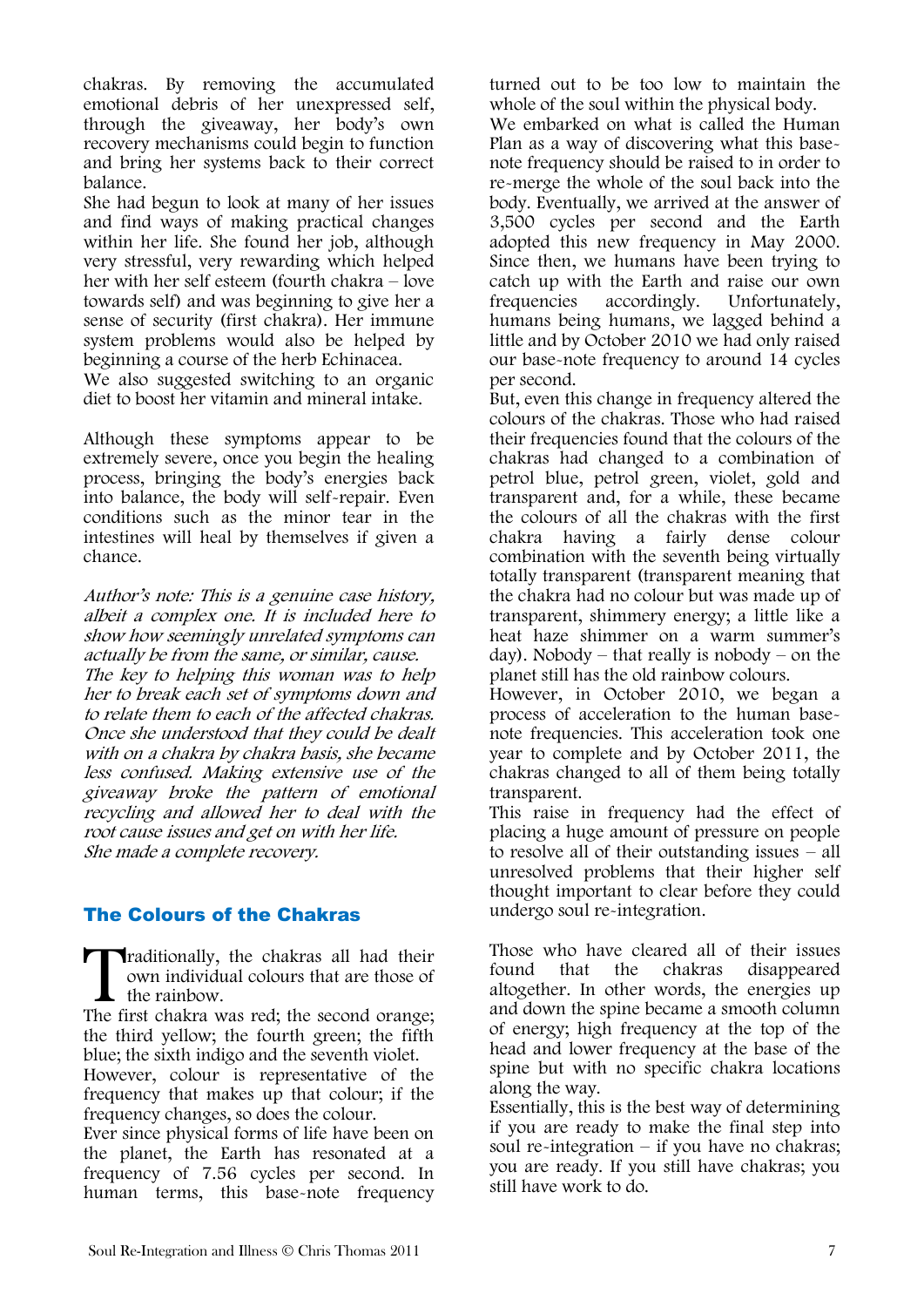## Symptoms of Illness

 $\mathbf{\Sigma}$  are not a body that has a soul but a soul that has built for itself a body. We are not a body that has a soul but<br>a soul that has built for itself a<br>This is a statement that really does need to be

understood. We are used to seeing the world in physical terms and have forgotten our fundamental make up; so much so that we see symptoms of illness as being something that happens to us, even to the point where we have thought of them as punishment from some deity. We need to get over this and begin to see ourselves as not being physical but being energetic in nature.

Everything that we consider to be physical is made up of energy frequencies; all combining together to make the whole that is us. Every action, or inaction, that we make in our lives has an effect on the integrity of the energies that make up the "physical" body. If we disrupt this energetic integrity, we cause symptoms of illness. These symptoms can be extremely mild but, if we ignore these early symptoms and continue to cause disruption to our energy patterns, the symptoms worsen and can become major illnesses or, in extreme cases, death.

Illness, as far as our higher self is concerned, is an indication of our making a wrong move in our lives and, because the symptoms persist, this wrong move remains unresolved. With it unresolved, the energy patterns of the body are disrupted making it difficult, if not impossible, for the higher self to merge effectively with the physical aspects of the soul.

#### In other words, soul re-integration cannot occur if the body is holding onto symptoms of illness.

Currently, there is no way of determining the level of severity that symptoms (energetic disruption) need to be to prevent soul reintegration occurring so it is best to assume that we all need to be clean and clear of our symptoms (issues) as much as possible.

In essence, symptoms of illness arise because our higher self considers that we have not been totally truthful in our dealings with others or in how we have responded to the situations we have found ourselves in.

Truth is the criteria the soul uses to measure how we behave. If we always tell the truth, we are always healthy and the only real way back to full health is to be totally honest with those with whom we share our lives as, after all, symptoms arose because we were not honest in the first place.

Let us say we are in a situation where someone says something to us with which we disagree. Depending on who the person is, we more often than not say nothing but just walk away. By not saying that we disagreed with that person, we create a disruption to the energy patterns of the chakra associated with the region of our lives connected with the disagreement.

For example:

If the disagreement made us feel insecure; the first chakra becomes affected.

If the disagreement was with a lover; the second chakra will become affected.

If the disagreement was with a parent or our boss; the third chakra becomes affected.

If the disagreement was about feelings (love) about someone; the fourth chakra becomes affected.

If the disagreement was about our self; the fifth chakra becomes affected.

If we did not wish to see or hear what the disagreement was about; the sixth chakra becomes affected.

If the disagreement was with our higher self (not listening to what the higher self was trying to say to us) the seventh chakra becomes affected.

This is the key to understanding how your symptoms of illness arose.

If you have symptoms of illness then you need to work out which organ or organs are affected. Once you have worked that out, you can relate the organs to their associated chakra. Once you know the chakra, you will know which region or regions of your life you need to pay attention to and become more honest and truthful within your dealings with people in that region of your life. Once you begin to treat everything in an honest and truthful way, the symptoms will begin to disappear of their own accord.

That is how you resolve your issues.

## Long-term Illnesses

The reason for using such a complicated case history above was to illustrate that many health problems do stem from events which occurred early on in our lives.

Again, they can still be resolved by breaking our symptoms down and relating them to the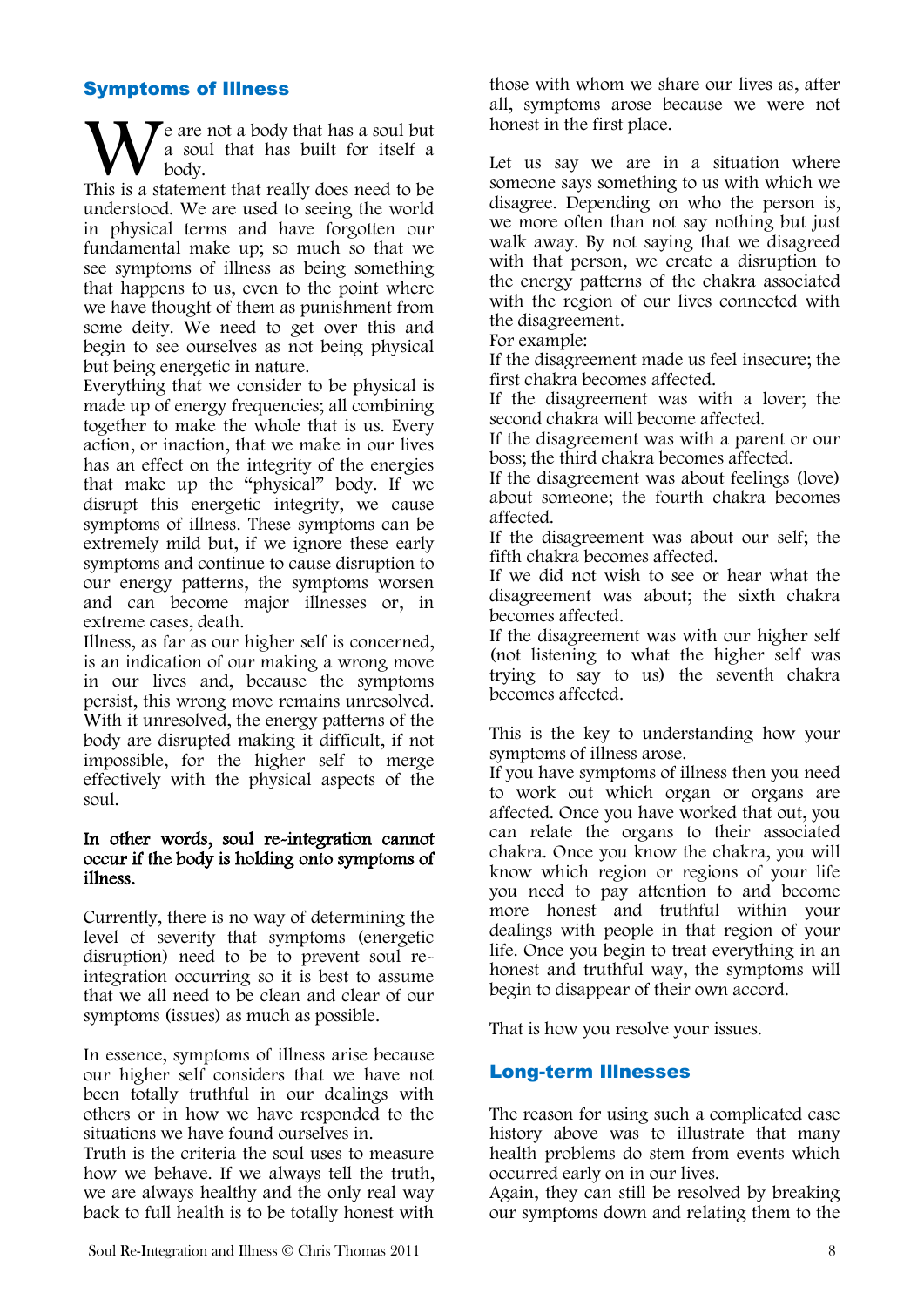associated chakra. Once we begin to break health problems down in this way, they become much more manageable and more easily understood.

The problem with so many medical diagnoses is that they can be overly complicated and it is easy to become lost when trying to work out what the body is trying to say to us. By taking each symptom and finding its chakra, the problem becomes so much easier to understand. Once we understand the problem, we can then begin to work on it chakra by chakra, symptom by symptom and before we know it, the symptoms begin to clear up.

If you are on any kind of medication, you will need to speak with your doctor or the practice nurse to work out a strategy for weaning yourself off the pills – after all if you are dealing with the root cause of your symptoms, the symptoms will disappear and you will no longer need medication.

If you are on any kind of medication, you must consult your doctor/nurse before you stop taking them. It is often dangerous to stop taking medication and usually must be done slowly.

## **Disabilities**

Again, the loss of a limb or the loss of a faculty is not a punishment of any kind. Socalled disabilities are there for a reason. Disabilities occur because our higher self wants them to occur.

To give you an example:

A disabled athlete was being interviewed on TV just after he had won his race at the Disabled Olympics. The interviewer said that he must have been devastated when he had lost his leg. The athlete replied that it was the best thing that had ever happened to him as it was the loss of his lower leg that had made him become interested in running.

Another example is the Guardsman, Simon Weston whose face became extensively disfigured by fire during the Falklands War.

We tend to treat people who become disfigured in this way with extreme caution as their disfigurement is unpleasant to look at.

Mr Weston, however, decided to confront people by appearing publicly as often as possible to say to people that just because he became disfigured, he was still the same person and should be seen as the same person but whose appearance had changed. By facing his disability with the kind of courage he showed, he inspired others who had been disfigured to not hide themselves away. He also educated the rest of us to understand what it is like to have that kind of disability. In other words, he listened to his higher self and faced the world in a truthful way – this is who I am, accept me for who I am.

Disabilities occur because our higher self wants us to learn about the world in a different way. If we are blind, deaf or unable to speak, we learn to interact with the world in a different way and learn new ways of communicating with others.

If we have a physical disability, such as a missing limb (whether from birth or by an accident) we learn how to interact with the body in new ways and, like the Olympic athlete, we can learn new skills and explore new opportunities.

So if you are disabled in some way, this is no barrier to undergoing soul re-integration as the disability has been brought about by your higher self.

Whether, after completing soul reintegration, you re-build the missing limb or gain all of your physical senses is a question that will be answered by you and your higher self at the appropriate time.

Disability is no barrier to soul re-integration.

## **Surgery**

As can be seen from the description of the chakras and the root causes of illness, there is absolutely no reason for any organ to be removed by surgery – we have it within our power to repair any of the body's organs by ourselves.

Unfortunately, the medical profession does not have a clue as to how the body really works and so happily remove people's organs with great enthusiasm.

If you are unfortunate enough to have fallen foul of the surgeon's knife, there is no need to worry.

When we, as a soul, decide to live a new lifetime, we "borrow" from the Akashic the "template" of how a human body should be built and function. This template is more commonly known as the "etheric template".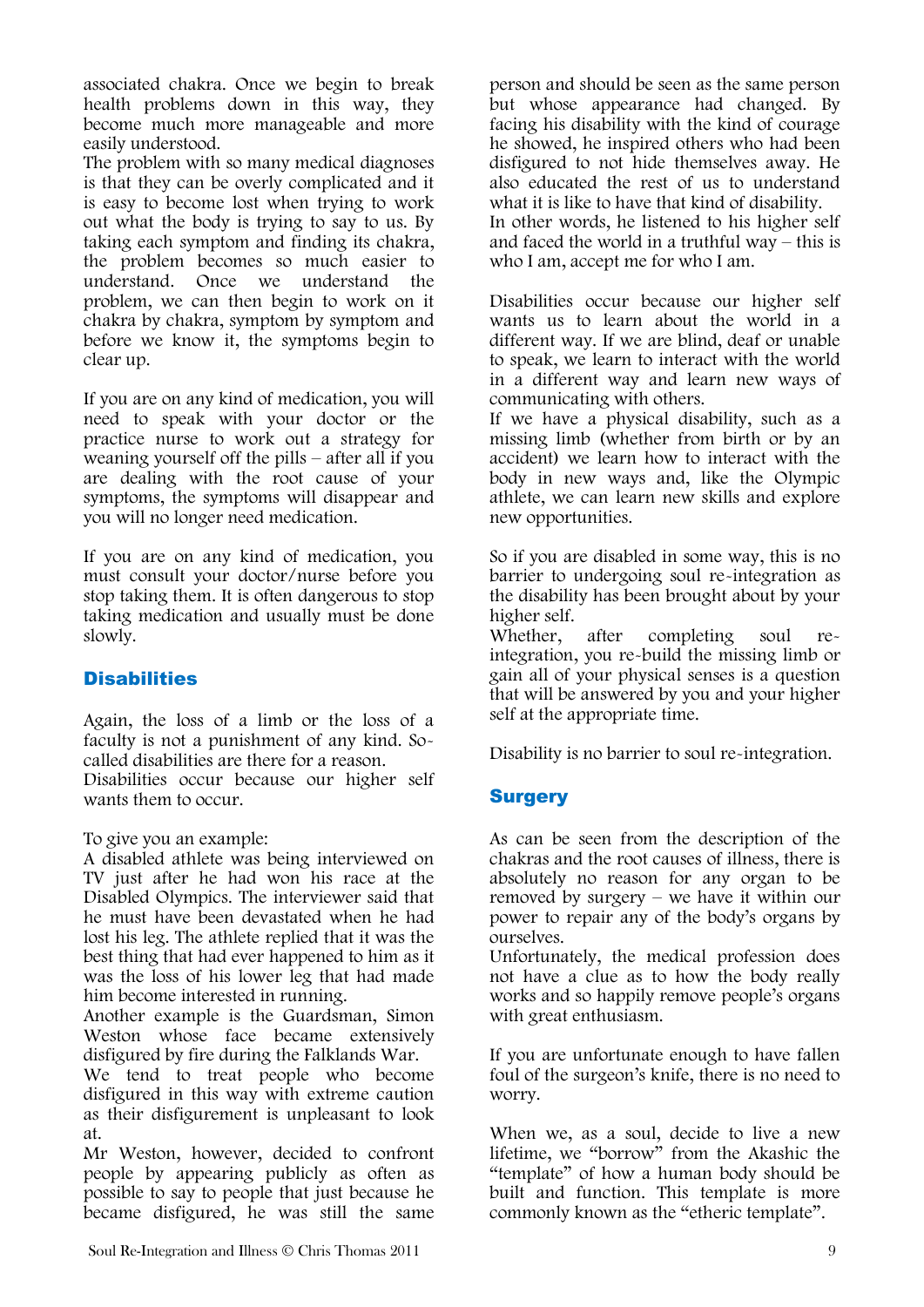The etheric template is the blueprint for a human body. It locates all of the organs, limbs blood vessels, nerves etc. and the soul then "squeezes" itself into the template and builds the body around it.

For as long as we are alive, the template is active. Not only does it locate the physical aspects of the body, it also works with the energies of the body.

If we go against the wishes of the soul and become less than totally honest with those with whom we share our lives, we begin to disrupt the energies of a particular chakra. If we continue to be less than honest, the energy disruption transfers itself to the organ that is connected to the emotion that we did not express. Once this energy disruption hits the organ, the "physical" matter of the organ begins to malfunction. If we continue to ignore the problem, the medical profession comes along and cuts the organ out.

However, the surgeon's knife only removes the physical organ  $-$  it does not remove the energetic template of the organ.

If we continue with our behaviour that brought about the organ malfunction, the energies of the organ template can become diminished. However, it can never be destroyed.

In other words, if you have had an organ surgically removed, if you begin to alter your behaviour and become more honest in your dealings with people, the template will strengthen and, if you do what your higher self wants you to do, the physical matter of the organ will also rebuild.

So, like any other symptom of illness, the surgical removal of an organ is not a barrier to completing your own soul re-integration. What is a barrier to soul re-integration is an unwillingness to resolve the problems and attitudes that brought about the symptoms in the first place.

## **Toxicity**

 $\blacktriangleright$  e live in a world where everything has become saturated with chemicals; especially our bodies. We live in a world where everything<br>has become saturated with<br>chemicals; especially our bodies.<br>However, our bodies are self-cleansing and a build-up of chemical toxicity occurs if our pineal gland is not functioning to its full potential. The pineal gland is connected in with the seventh chakra which is the direct energetic connection with our higher self.

If we communicate properly and openly with our higher selves, the pineal gland is fully If you have health problems associated with chemical toxicity – medical drugs, artificial sweeteners, industrial chemicals etc. – it means that you are not paying attention to the communication from your higher self. If you listen to your higher self (follow your intuition), the body will begin to clean itself.

## Resolving Your Issues

 $\mathbf{\Sigma}$  all carry hurts and emotional debris around with us; it is a fact of life and virtually unavoidable. We all carry hurts and emotional debris around with us; it is a fact of life and virtually unavoidable. What we need to do is to clear this debris before we can move on.

In the past, this emotional debris could be ignored; we would end up with the symptoms of an appropriate illness, possibly even surgery and carry on with our lives more or less normally. If we ignored the wants of the higher self, it did not matter too much as, if we died with unresolved issues, we just carried them forwards to the next lifetime and started again with a blank page.

Those times have passed and we are currently faced with a major decision – do we progress through to re-integrating the whole soul back into the body or not? If not, then at some time in the not too distant future, we will leave our bodies (die) and return to our place of soul origin. If we have decided we want to stay and complete the work we began 7,000 years ago, we need to clear all of our accumulated emotional debris in order to create enough space for the higher self to actually enter the body.

The best initial approach to clearing these old emotions is by using the giveaway. The process of the giveaway is not repeated here as it is fully explained in many of the author's books, articles and essays.

Start by using the giveaway as far back in your life as you can remember and then work forwards. If the person who caused you the emotional hurt is no longer alive, it does not matter as you are the one who is holding on to the emotion and you are the one who needs to clear it.

If the person is still alive, still use the giveaway to clear as much as possible of the emotional hurt but then you will need to discuss the problem with that person.

If you had confronted the person at the time the hurt was generated, you would not have the problems you have; by confronting them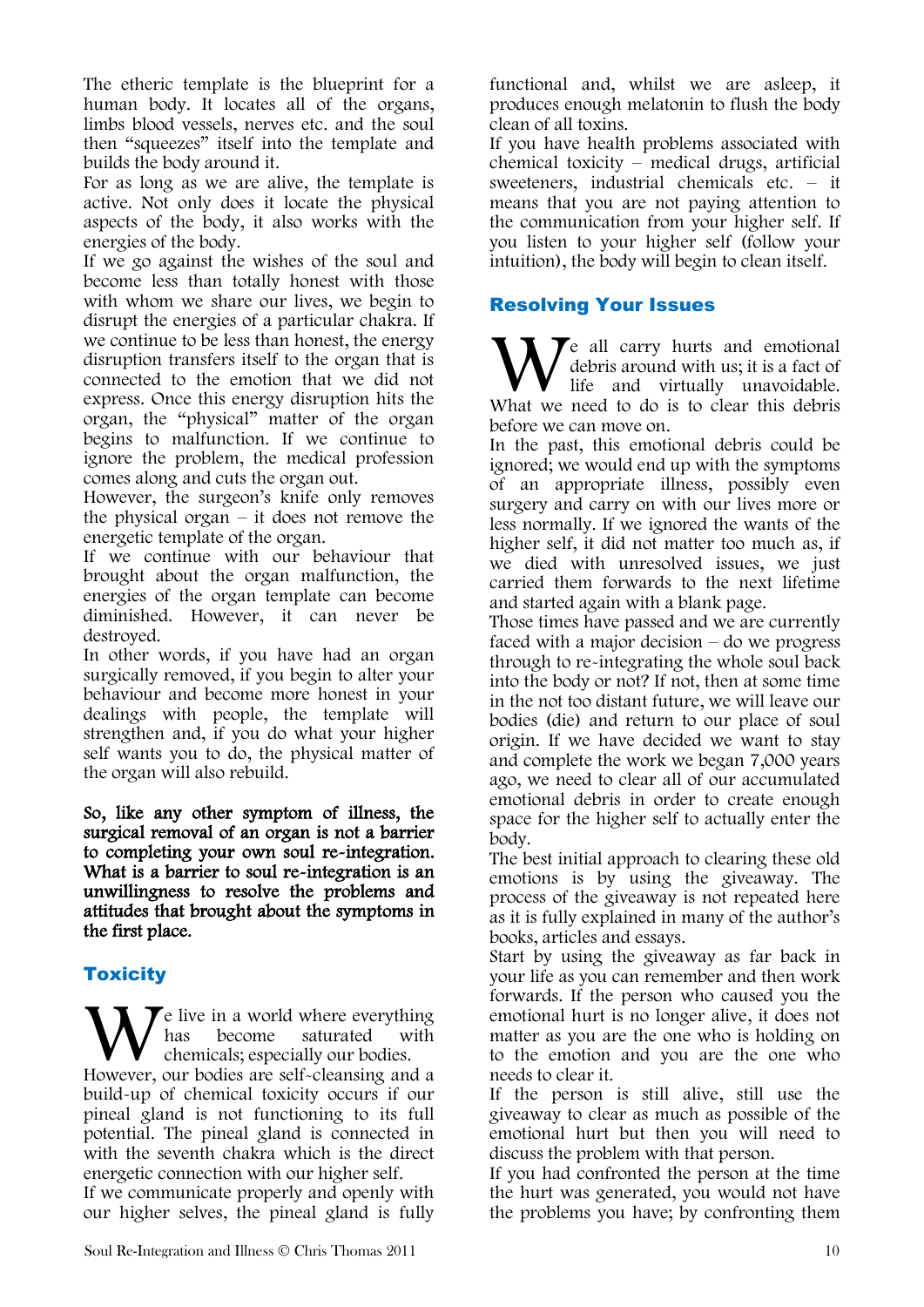now, you will be able to totally clear your body of the accumulated emotional debris and hurt and be able to move on clean and clear of issues.

## Conclusion

The decision to complete soul re-integration is one which each individual has to make – nobody can make it for you; nobody can take you through this process and nobody is standing in judgement of whether you do or do not make it.

Currently, at the end of 2011, there are a total of about 2,450,000,000 (2.45 billion) people who are ready. They have resolved all of their issues, cleared their problems and are ready to move forwards when the time is right.

What is required is that we all take responsibility for our past actions, or inactions, and clear out our accumulations of emotional debris – in other words, we need to be true to ourselves.

#### Please Note:

All problems brought forwards from past lives were removed in 1996 when the energies for change were connected to the planet.

All energetic "chips" and implants as well as all soul to soul "Links" were removed from the body during the energy acceleration between October 2010 and October 2011.

The author has been working as a psychic and psychic surgeon for about 30 years. He was born "hard-wired" into the Akashic, the record keeping aspect of the Universal mass consciousness, which he can access at will without any form of meditation or intermediary.

He is the author of 11 books, has two 2 hour interviews available on DVD and three one hour radio interviews available on:

www.thespiritguides.co.uk

together with a 1 hour radio interview on:

www.oneradionetwork.com

as well as a 2 hour interview on YouTube.

He lives with his wife, Di, in Wales.

Bibliography



By Chris Thomas & Diane Baker

This is a full explanation of how symptoms of illness arise. The book explains the workings of the body chakra by chakra as well as fully describing the functions of all of the body's

organs and the body's systems. The second half of the book also describes a number of alternative treatments.

458 pages paperback ISBN 186163098-0 UK price: £17.95





By Chris Thomas & Diane Baker

This book explains the workings of the body and the chakras using actual case histories. All illnesses can be easily understood and

Chris Thomas & Diane Baker remedied if we understand their root cause. By using case histories, it explains how to connect symptoms with their associated chakra and how to deal with the root causes using practical explanations.

202 pages paperback ISBN 186163137-5 UK price: £11.95

Both books published by Capall Bann

Both books have been banned by Amazon